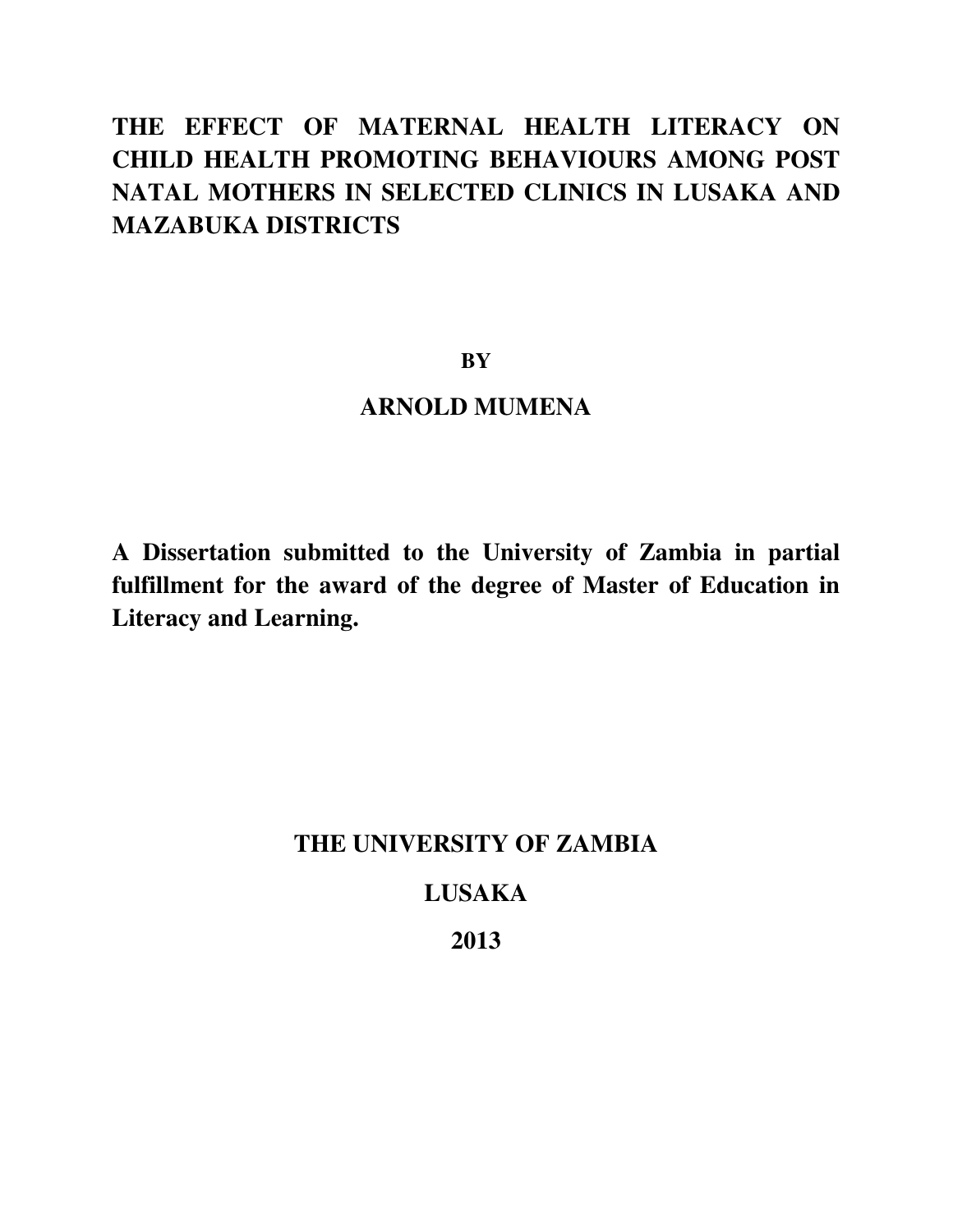#### **AUTHOR'S DECLARATION**

I, **ARNOLD MUMENA** do hereby declare that this piece of work is my own, and that all the works of other persons have been duly acknowledged, and that this work has not been previously presented at this university and indeed at any other university for similar purposes.

Signed………………………………………………………Date…………………………………

Signature of Supervisor……………………………………..Date…………………………………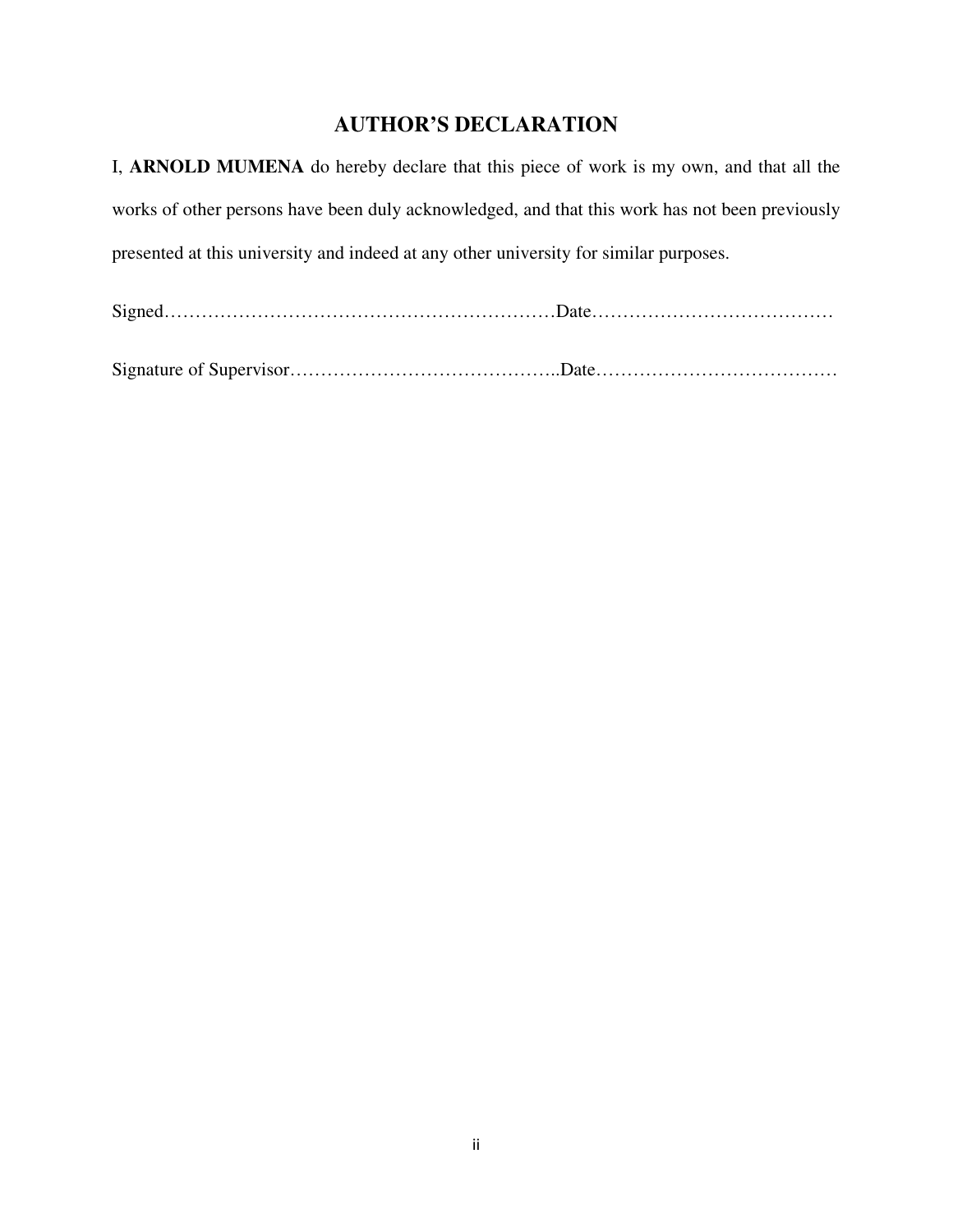## **COPYRIGHT DECLARATION**

All rights reserved. No part of this dissertation may be reproduced, stored in any retrieval system, or transmitted in any form or means of electronic, recording, photocopying or otherwise without written permission from the author or the University of Zambia.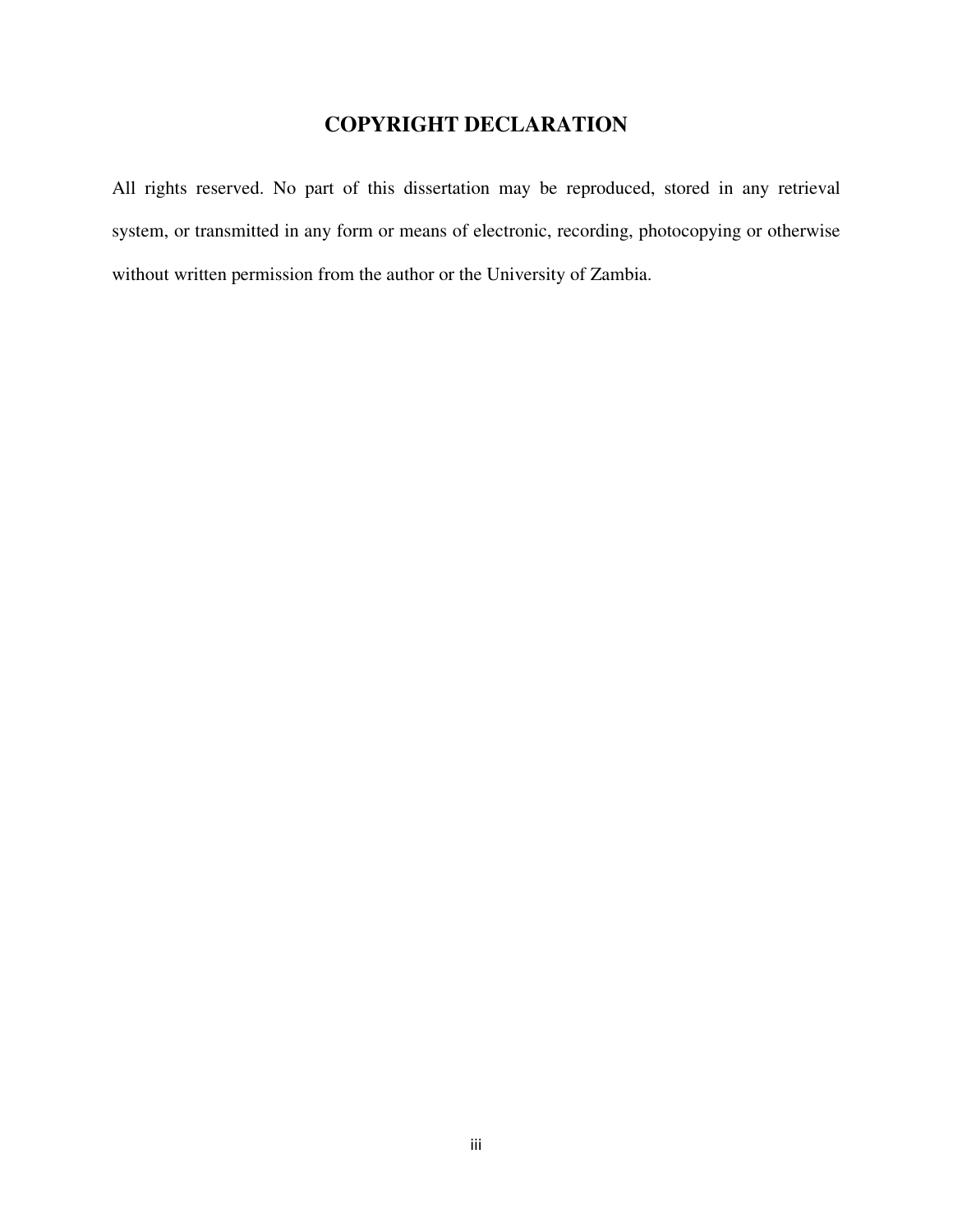# **CERTIFICATE OF APPROVAL**

| This dissertation by <b>ARNOLD MUMENA</b> is approved as fulfilling part of the requirements for |  |
|--------------------------------------------------------------------------------------------------|--|
| the award of the degree of Master of Education in Literacy and Learning.                         |  |
|                                                                                                  |  |
|                                                                                                  |  |
|                                                                                                  |  |
|                                                                                                  |  |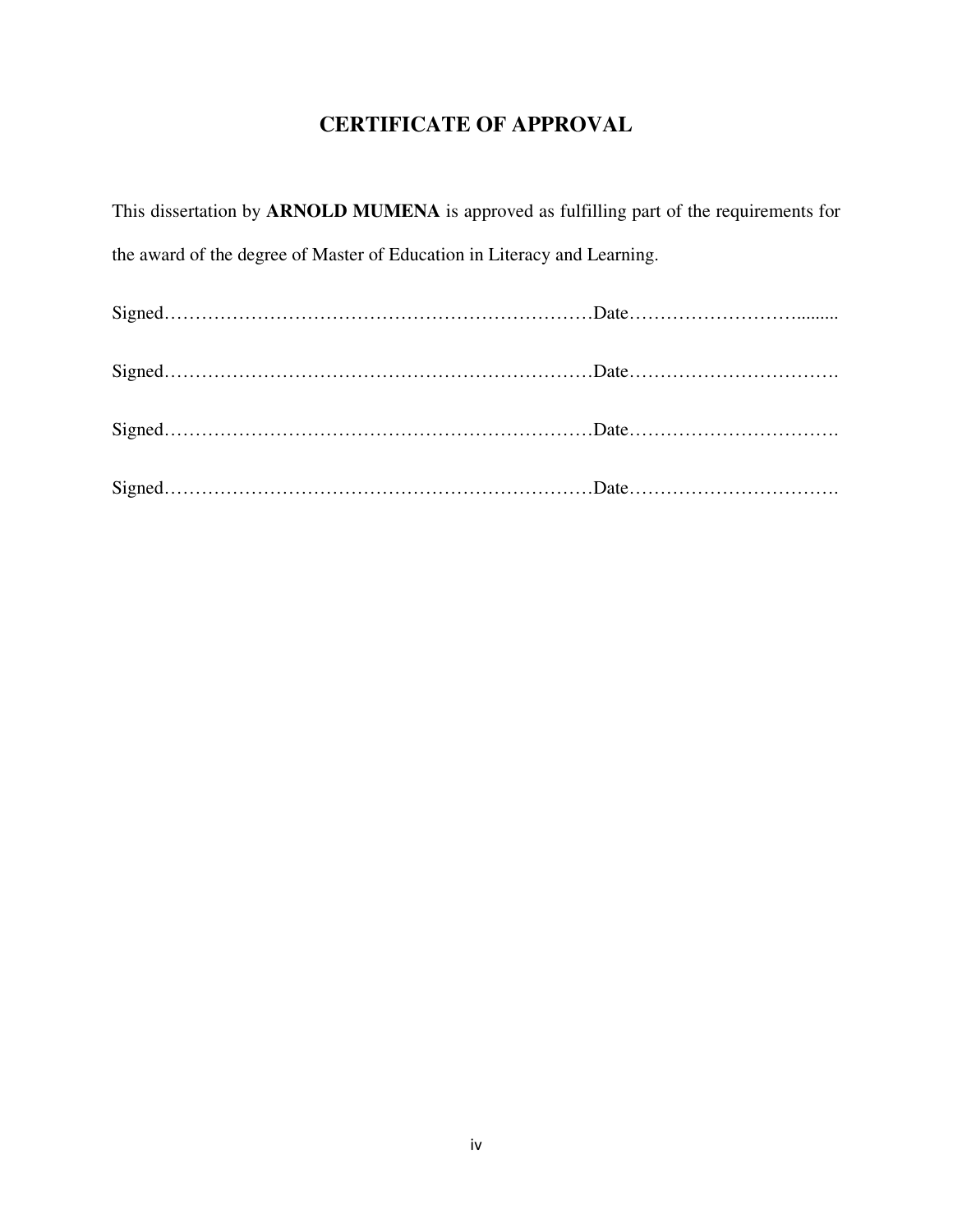### **DEDICATION**

This study is dedicated to my wife Rose KafwaMumena and our children; Kalela, Archie, Femiya, Andries, Aldridge, Rockaea and Soraya. Your ceaseless support and encouragement in moments when challenges appeared to have gotten the better of me is what I will live to remember. Above all, I would like to thank our Almighty Jehovah God for his indescribable gift of life.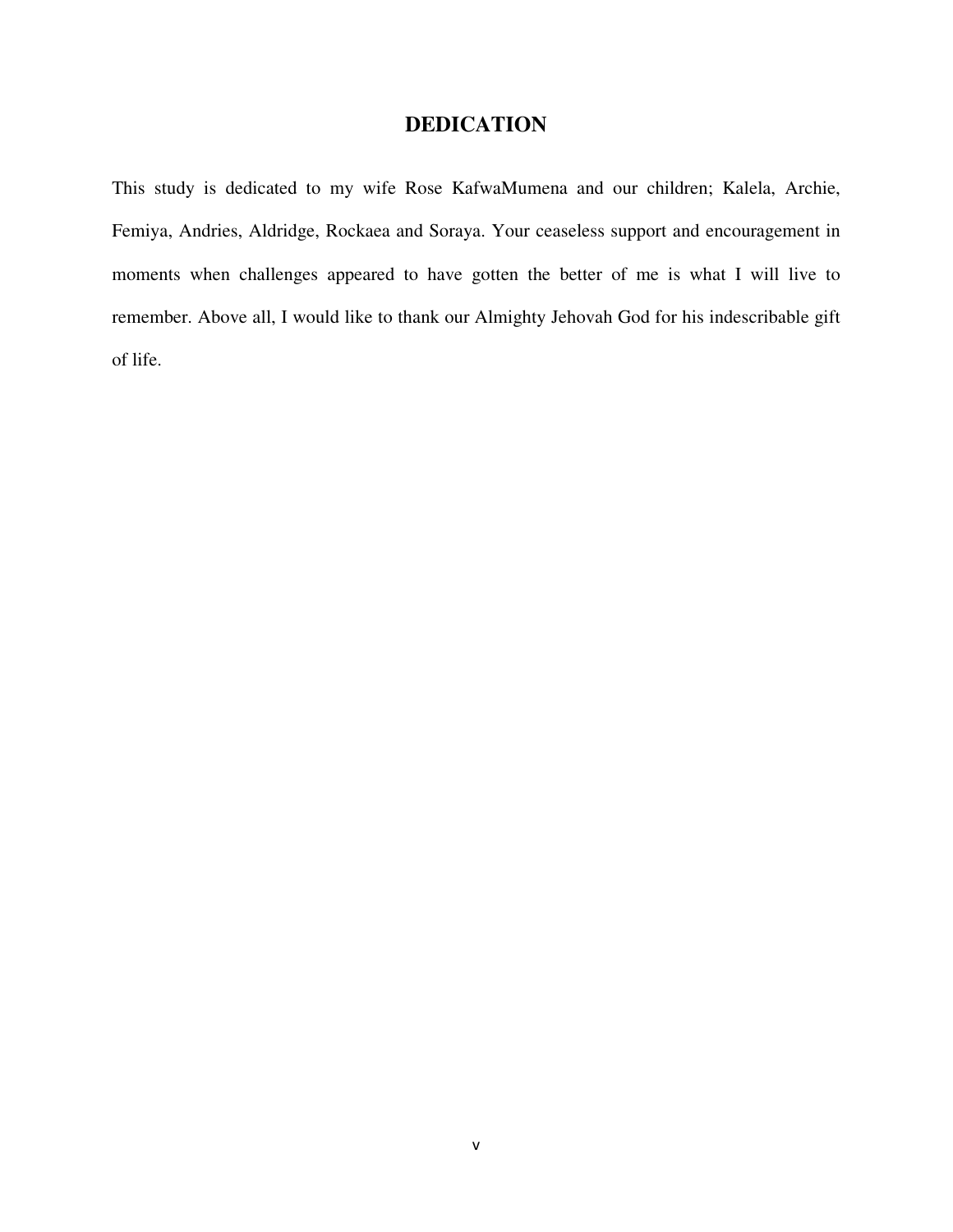#### **ACKNOWLEDGEMENTS**

With an exceptional guide and the utmost enjoyable intellectual company, a perilous academic enterprise became a journey to remember. I would like to express my gratitude, all my gratitude to my supervisor Wanga W. Chakanika for his understanding, tolerance, guidance and support during the study. He understood the challenges I was going through and never abandoned me. To you sir, and from the bottom of my heart I am most grateful. May God richly bless you.

Special thanks go to my sponsors the Norwegian Government for awarding me a NOMA scholarship which enabled me pursue the studies at the University of Zambia.

My thanks go to Dr. Akakandelwa for helping out with the SPSS applications for data analysis, Elizabeth Chimba for the ceaseless encouragement, editing and layout of the dissertation, MazubaNjolo and SandfordChiinya, MrsMwanza and Mr Banda for translating the research instruments into Citonga and Cinyanja respectively. Brian Munkondya, MisheckSimwanza, JaneTembo and ArckbordMweetwa for their good work as research assistants in Mazabuka District.

My thanks also go to NettyChoonga, Maggie Zyambo, Maximus Chongo, EnockKudzibvala, Mackenzie Namakala and Dominic Kangongo for facilitating the printing of the research instruments and dissertation, Alfred Mumena, Allan Chilenga, Gibson Siankweleku, Edward Kalemba, LupyatoKalenda, Barry Sikanyika, AbeautyMatabula and Smith Chooka for the financial and moral support.I am also grateful to Dr. Gardner Syakantu of Ministry of Health (MoH) and Dr. Phiri from the Ministry of Community Development Mother and Child Health (MCDMCH) and the ethics committee- ERES CONVERGE for facilitating my clearance to go to the field and collect data.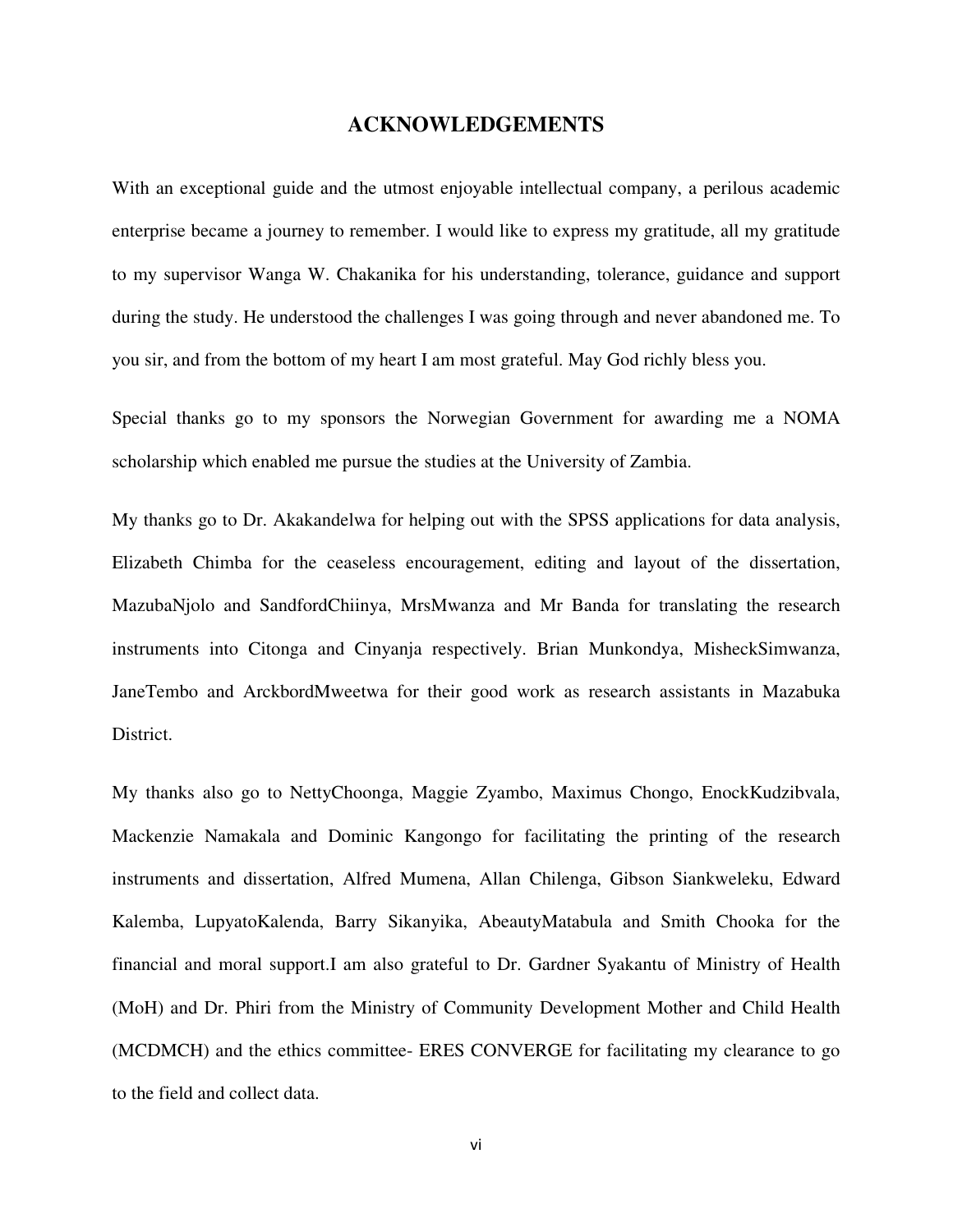#### **ABSTRACT**

This studyhypothesized in a correlation design that there was an association between maternal health literacy and child health promoting behaviours. Previous studies which have been large scale surveys have dwelt on education levels and dwelt on self-reported behaviours. They have treated education as a 'black box' and treated literacy as a simple ability, either present or absent which could easily be estimated. Both of Maternal health literacy and Child Health promoting behaviours among post-natal mothers in selected clinics in Lusaka and Mazabuka Districts were addressed.

The independent variable was maternal health literacy and the dependent variables were complete immunization and weight for age. The sample size was 181 mother and child pairs drawn from the 4 clinics. These were Chilenje and George clinics in Lusaka. The others were Ndeke and Kaleya clinics in Mazabuka.

All the data collection instruments were generated from the Children's clinic card. Two literacy tests were administered; the Child Health Reading Comprehension Test and the Rapid Estimate of Adult Literacy in Medicine. A Child Health promoting behaviours questionnaire was also administered. It was translated into the local languages; Cinyanja and Citonga.

 Correlations were done between maternal literacy tests' results and immunization and weight for age. Data analysis was by version 20 of the SPSS software. Data was processed was by way of running frequency tables to show the distribution of some variables.

Correlations were positive and significant. The results showed that there was a strong association between Maternal Health literacy and Child Health promoting behaviours. The performance by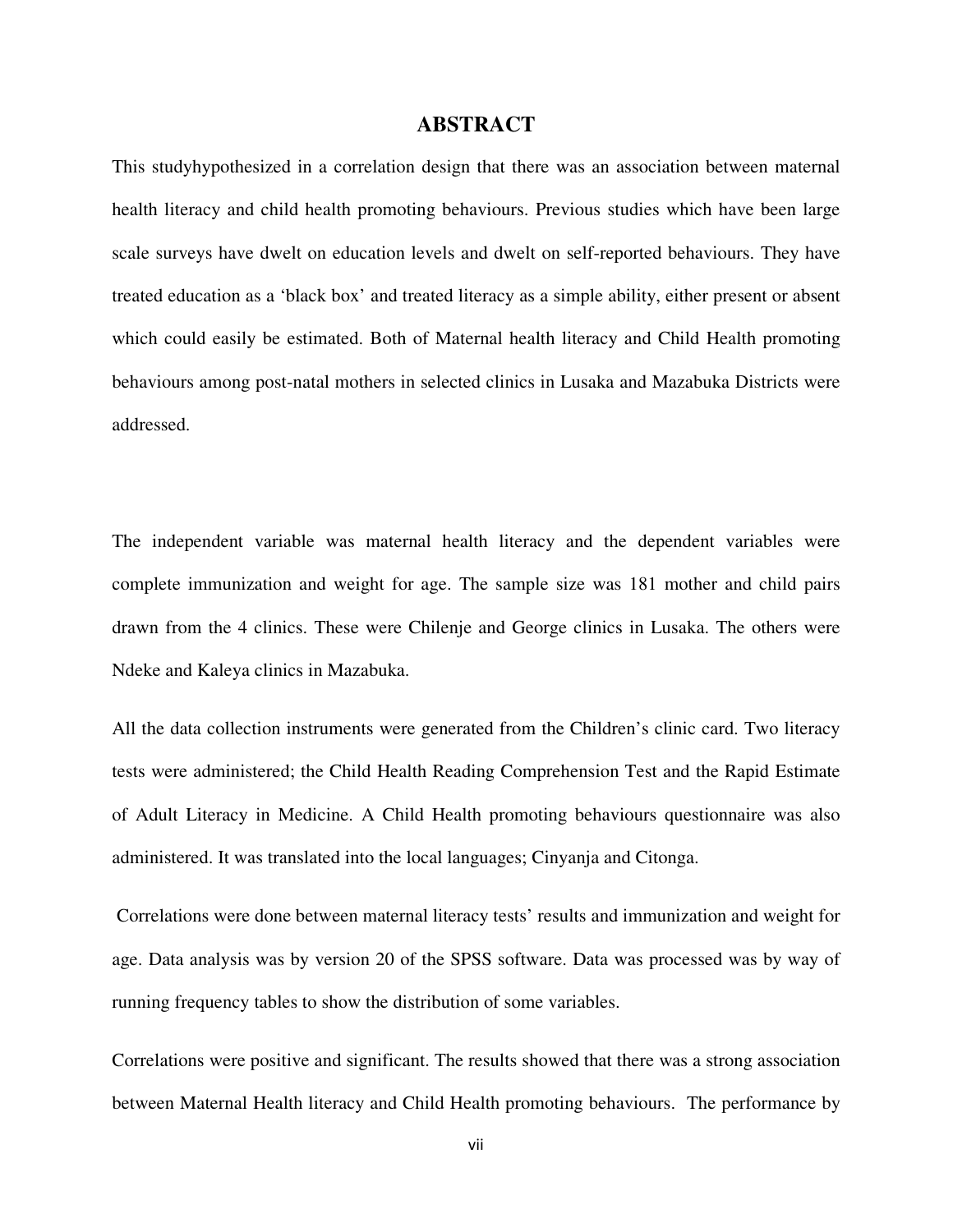post-natal mothers in the reading test was not as good. Some were reading at the lower primary school level. Others could not just read. Post-natal mothers lacked reading skills and could not understand the information on the Children's clinic card although their child health promoting behaviours in terms of nutrition and complete immunization of their children were good. The results indicated that maternal literacy skills acquired in schools impact on the way a mother manages the health of her child. Recommendations included the incorporation of health knowledge in the primary school curricula and the introduction of adult education programmes to teach mothers literacy skills. Future research ought to take into account the role of households in promoting Child health.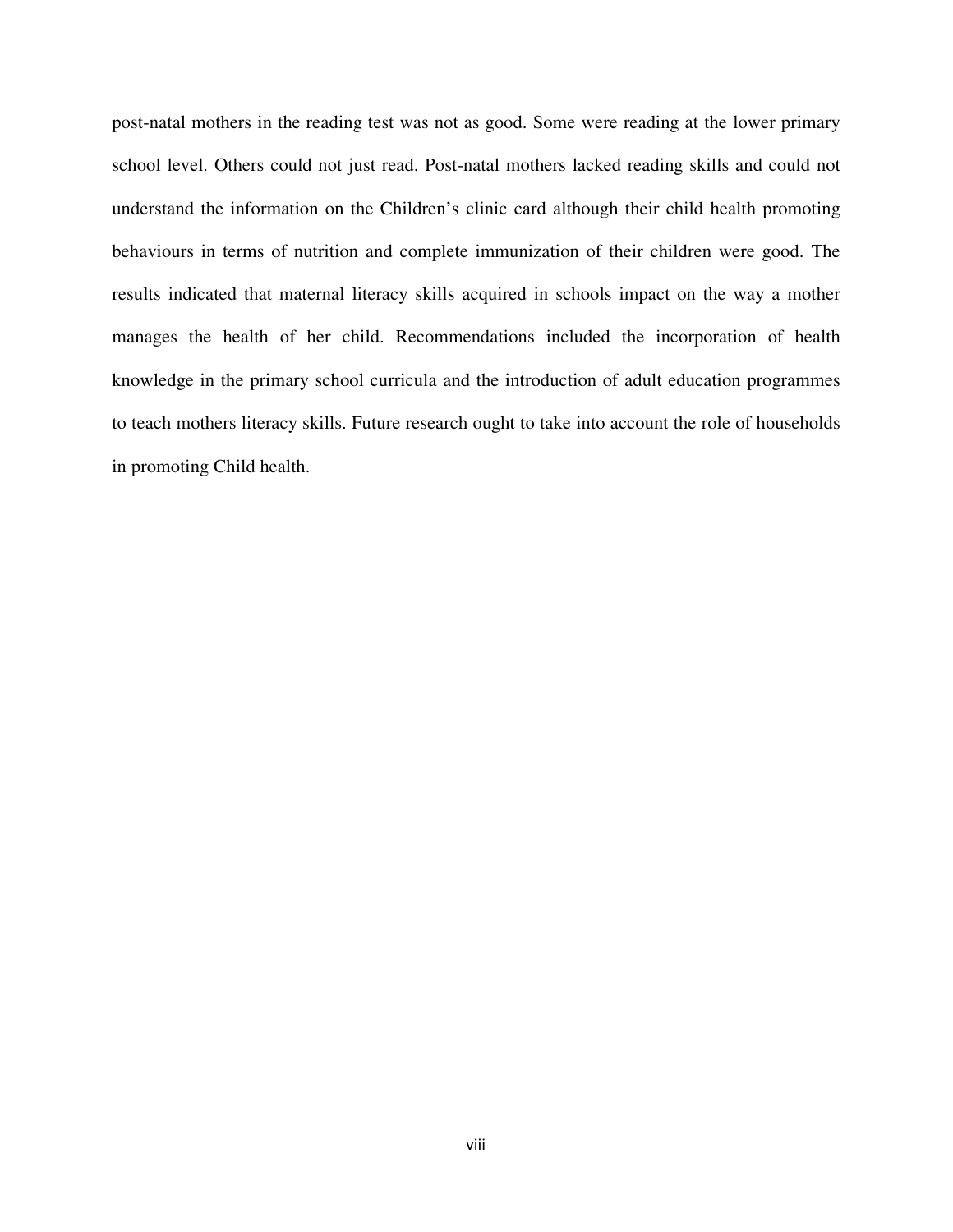### **TABLE OF CONTENTS**

#### **Preliminaries**

#### **1.0 CHAPTER ONE: INTRODUCTION**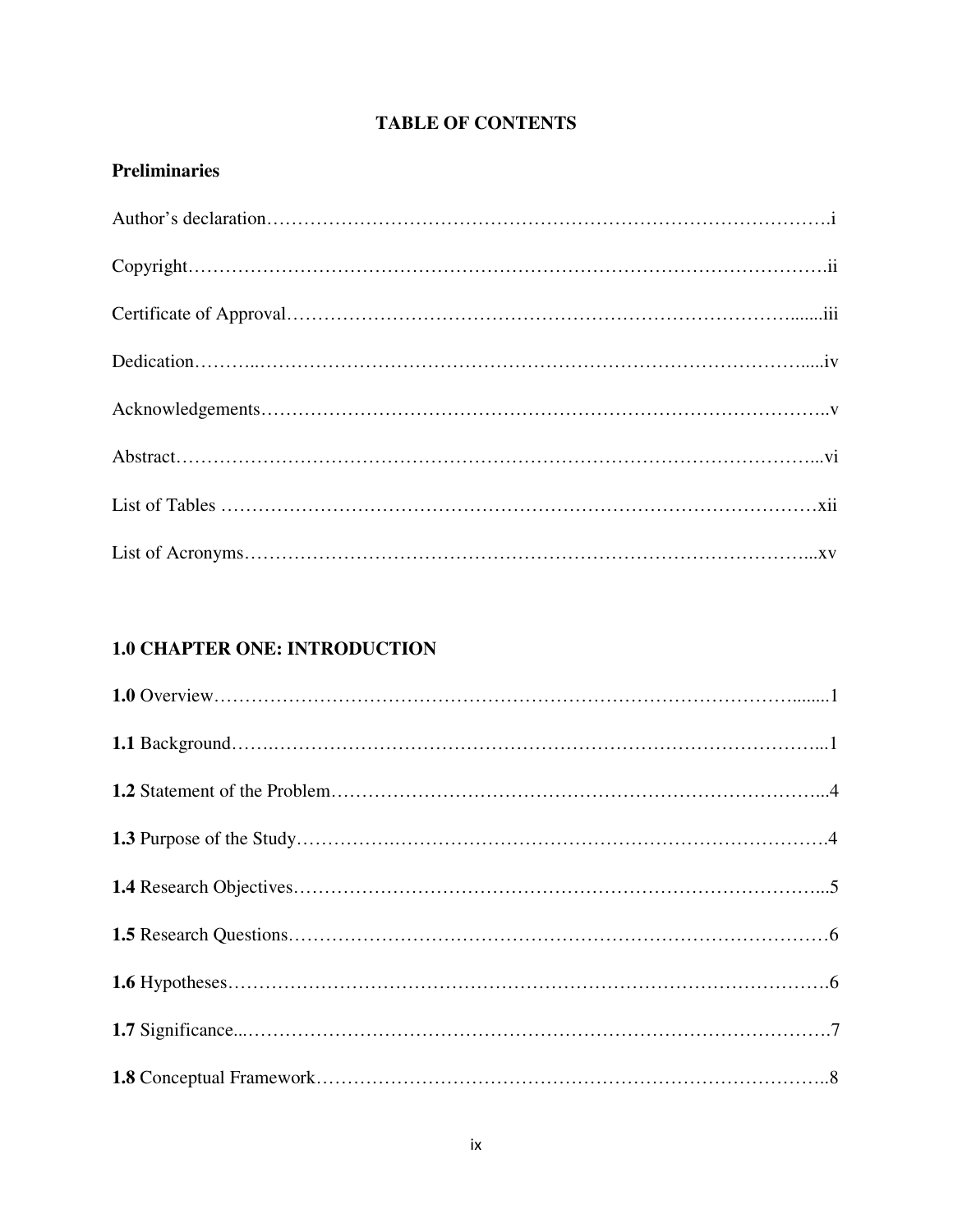#### **2.0 CHAPTER TWO: LITERATURE REVIEW**

### **3.0 CHAPTER THREE: METHODOLOGY**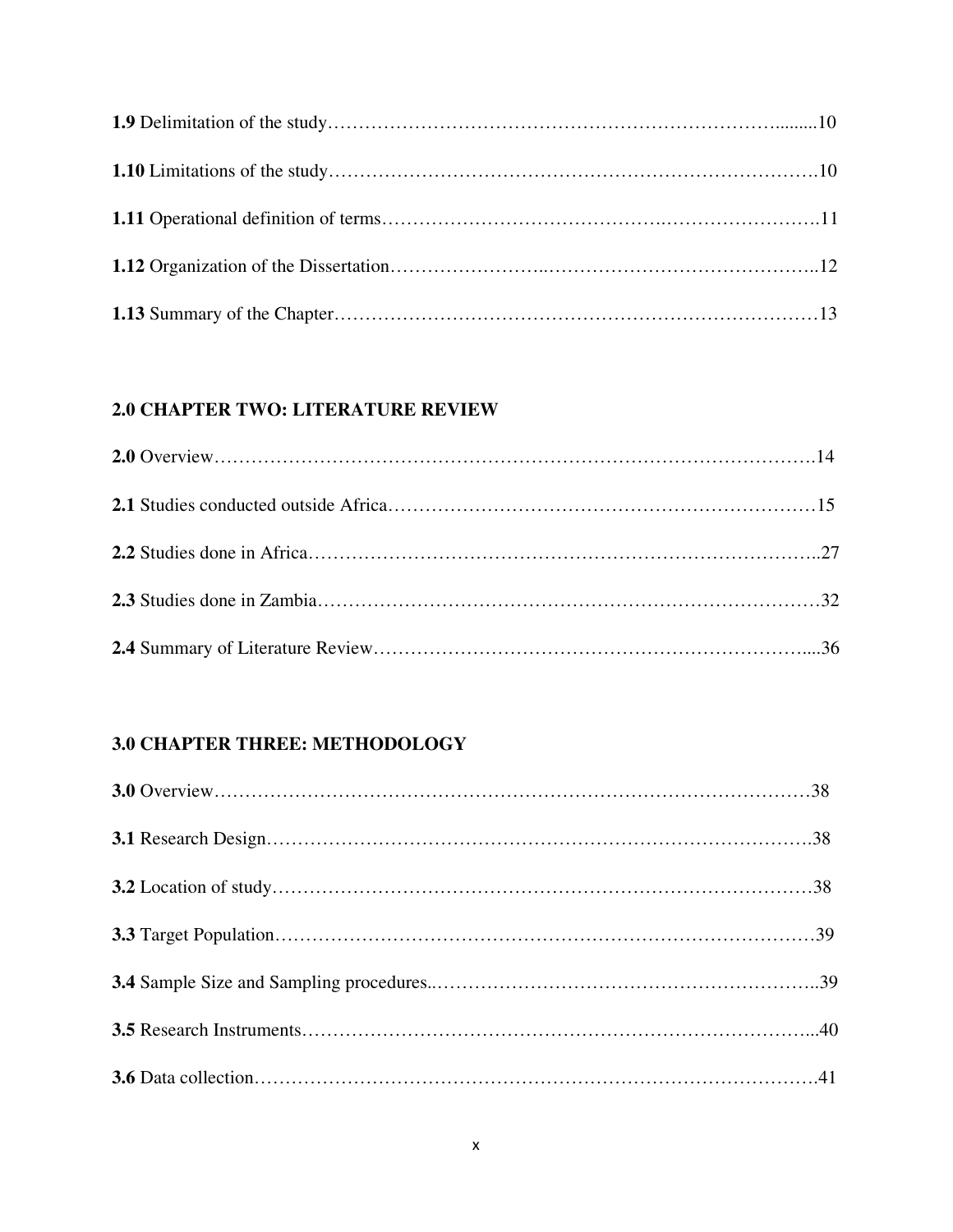#### **4.0 CHAPTER FOUR: PRESENTATION OF RESEARCH FINDINGS**

#### **5.0 CHAPTER FIVE: DISCUSSION OF THE FINDINGS**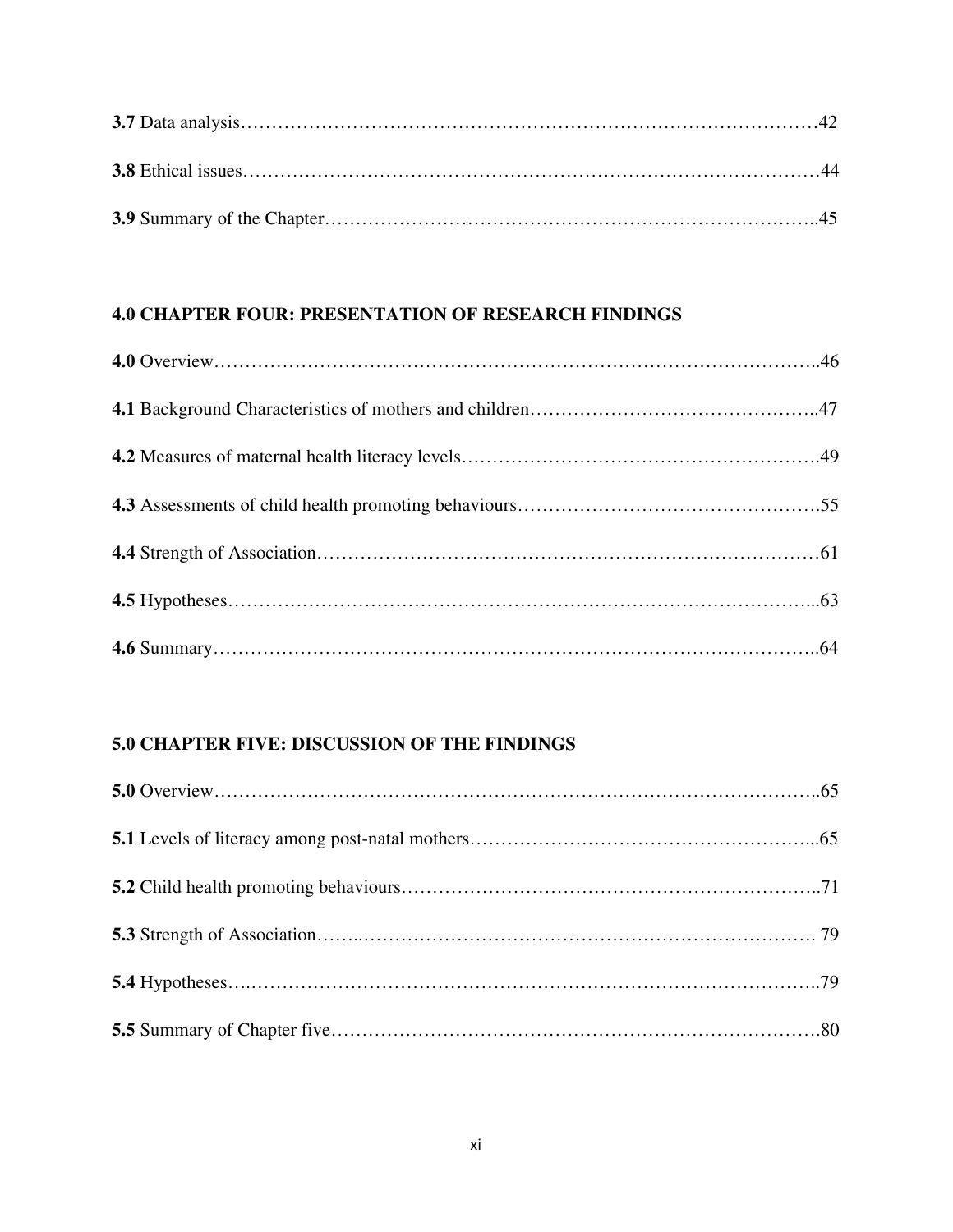### **6.0 CHAPTER SIX: CONCLUSIONS AND RECOMMENDATIONS**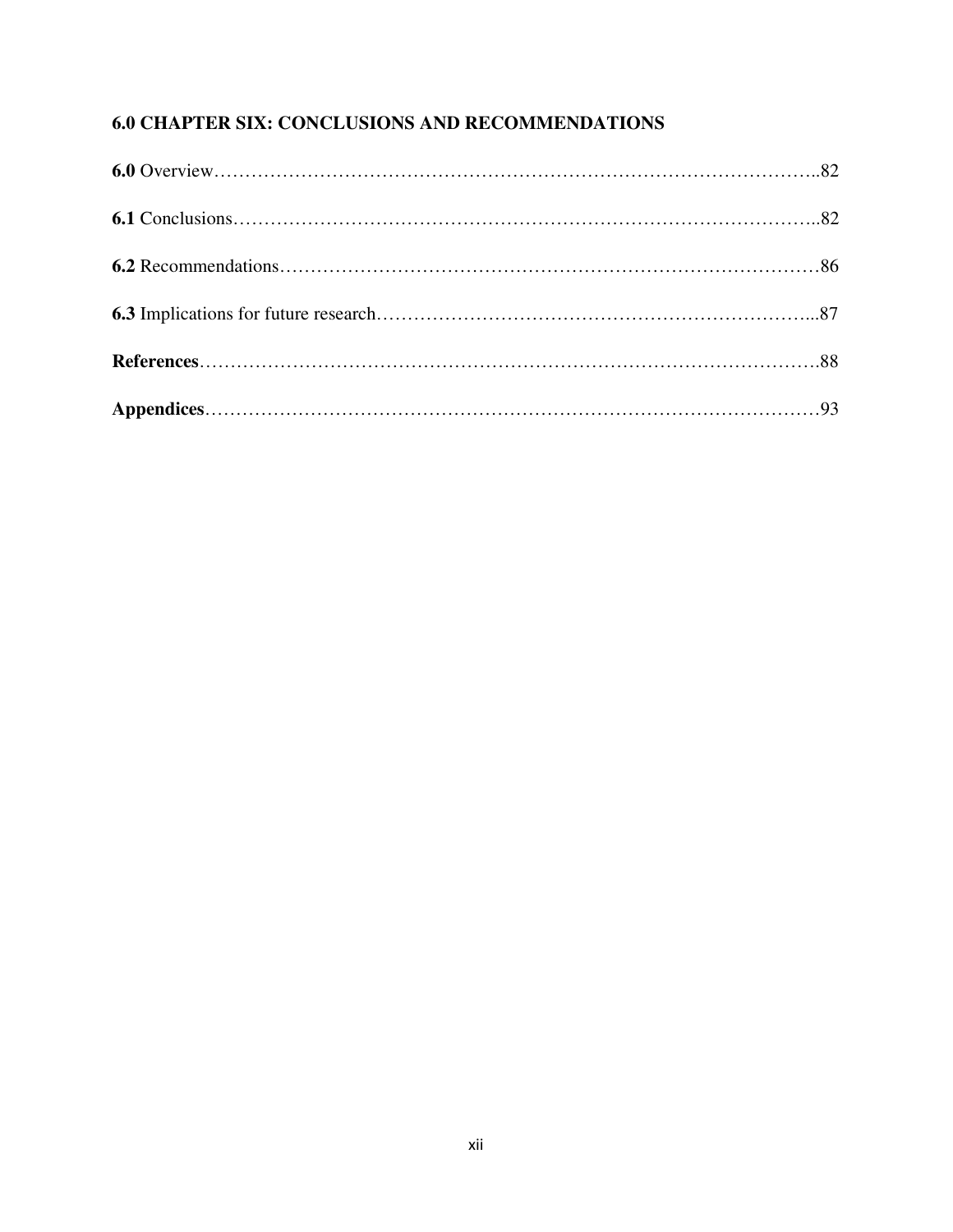#### **List of TablesPage**

| Table 2: Distribution of post-natal mothers by education attainment47                         |
|-----------------------------------------------------------------------------------------------|
| Table 3: Distribution of children aged between 12 months and 5 years by immunization status48 |
| Table 4: Distribution of children aged between 12 months and 5 years by weight for age48      |
| Table 5: Distribution of post-natal mothers by their child health reading comprehension       |
|                                                                                               |
| Table 6: Distribution of post-natal mothers by their child health reading comprehension       |
|                                                                                               |
| Table 7: Correlation of education attainment of post-natal mothers with CHRCT descriptions51  |
| Table 8: Distribution of post-natal mothers by their REALM descriptions51                     |
| Table 9: Correlation of education attainment of post-natal mothers with reading               |
|                                                                                               |
| Table 10: Distribution of post-natal mothers by the REALM grade equivalent53                  |
| Table 11: Correlation of education attainment of post-natal mothers and their REALM           |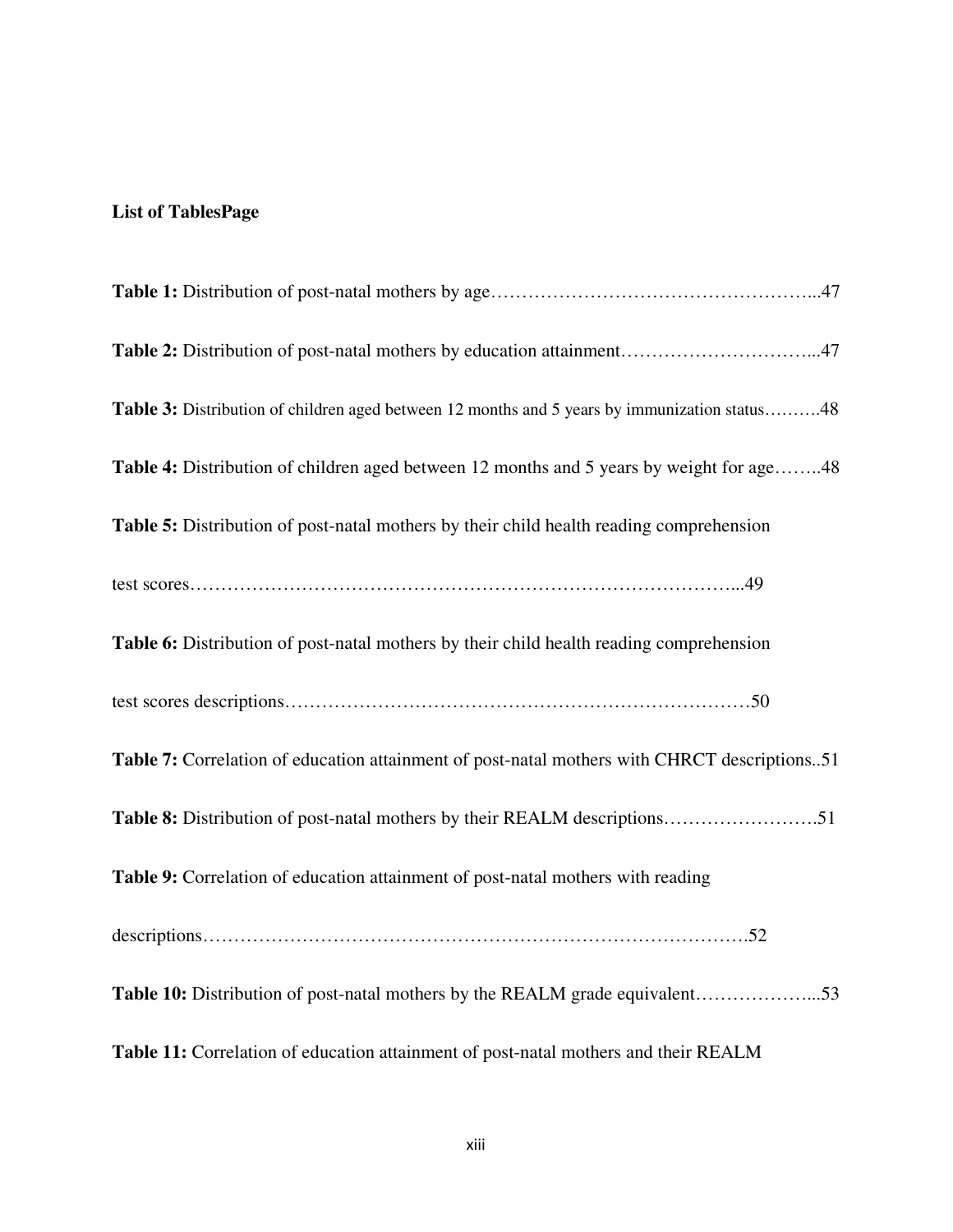| Table 12: Distribution of post-natal mothers by their understanding of Child health55            |
|--------------------------------------------------------------------------------------------------|
| Table 13: Distribution of post-natal mothers by the activities they performed to manage          |
|                                                                                                  |
| <b>Table 14:</b> Distribution of the post-natal mothers by their understanding of immunization57 |
| Table 15: Distribution of post-natal mothers by their understanding of the benefits of good      |
|                                                                                                  |
| Table 16: Distribution of post-natal mothers by their understanding of the weight for age        |
|                                                                                                  |
| Table 17: Distribution of post-natal mothers by their understanding of the benefits of           |
|                                                                                                  |
| Table 18: Distribution of post-natal mothers by their understanding of the importance of         |
|                                                                                                  |
| Table 19: Distribution of post-natal mothers by their understanding of the disadvantages of      |
|                                                                                                  |
| Table 20: Distribution of post-natal mothers by their understanding of information on the        |
|                                                                                                  |